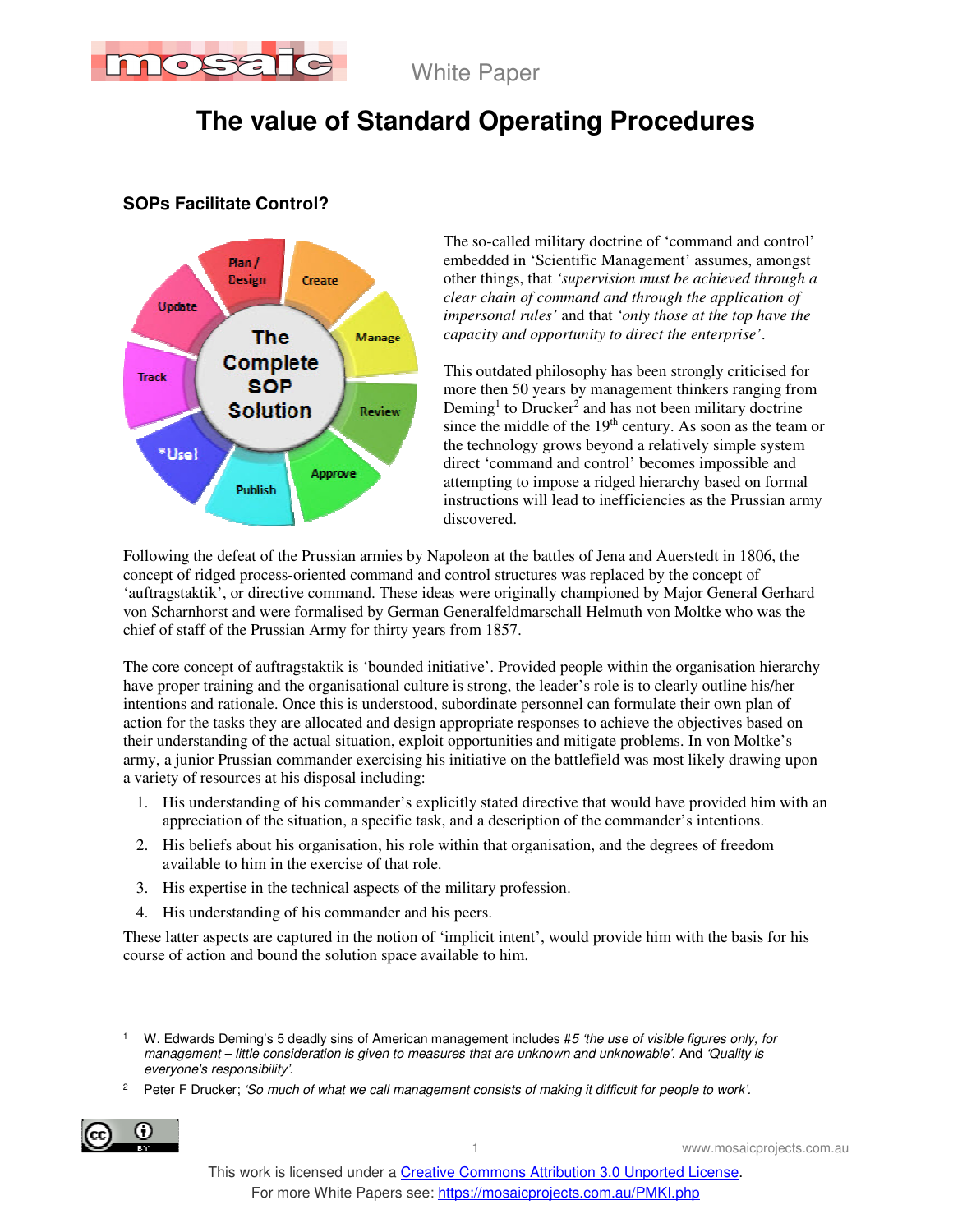

A General may wish to defend a city, a Brigade Commander to defend his designated sector and within the sector, a Platoon Commander may be tasked with establishing a road block which involves one of his NCOs establishing a strongpoint. The General does not need to instruct the NCO on how to site the strong point, camouflage it or man it. At each level, good leaders will think 'two levels up' and provide oversight 'one level down'. The process is not random, Standard Operating Procedures (SOP) define how specific tasks should be accomplished and 'bounded initiative' allows the individual leader to optimise the SOP for the specific circumstances he or she encounters to best support the overall intent of the commander. Von Moltke emphasised that he wanted to 'steer' initiative in the right direction.

Auftragstaktik is not an easy option, the team needs better leadership, better training and the willingness to engage in taking 'bounded initiatives' but overall it offers a much better way of achieving the project's objectives. The investment necessary to achieve this capability is not simply a question of financial and material resources – time is critical both for the training of individuals and the development organisations.

The overall action of the team is unified by the leader's intent; within this space sub-teams and smaller work groups are allocated their individual missions and tasks within that higher intent. Once this framework is in place, properly trained team members have autonomy over their work and the opportunity to achieve mastery, but at the same time can see how their efforts contribute to the overall objectives.

Military systems use a strategy supported by Standard Operating Procedures because, to quote von Moltke *'no plan of operations extends with any certainty beyond the first contact with the main hostile force'*. Moltke believed in detailed planning and rigorous preparation but also accepted change was inevitable.

Business and project management are different, there is a degree of predictability and repeatability allowing for the development of standards, 'bodies of knowledge' and in particular, methodologies.

A project methodology<sup>3</sup> will define a step-by-step series of process for delivering projects with each step described in adequate depth so that the project team understands what has to be done, and who has to do it, to deliver their project. Effective Standard Operating Procedures fit under the methodology and provide the framework for implementing the processes needed to accomplish specific tasks efficiently<sup>4</sup>.

### **The value of Standard Operating Procedures (SOPs)**

#### **Why SOPs are not used.**

Recent studies confirm what we observe, very few people use SOPs for routine tasks. The conundrum is that SOPs are not effective because people simply don't use them, but SOPs are your organisation's guarantee of regulatory, safety and environmental compliance. Some key reasons for SOPs not being followed include:

- If followed to the letter the job wouldn't get done (*a badly written SOP*);
- The process is cumbersome (*the SOP is not scalable - one size does not 'fit-all'*);



 $\overline{a}$ 3 For more on **methodologies** see: https://www.mosaicprojects.com.au/WhitePapers/WP1045\_Methodologies.pdf

<sup>4</sup> Whilst SOPs include more than just a 'template', well designed templates can help develop effective procedures. PMI members have unlimited access to a wide range of templates to collect and manage project information which can be downloaded from the PMI tools and templates library at www.pmi.org. Method 123 offer a low-cost commercial range: www.method123.com

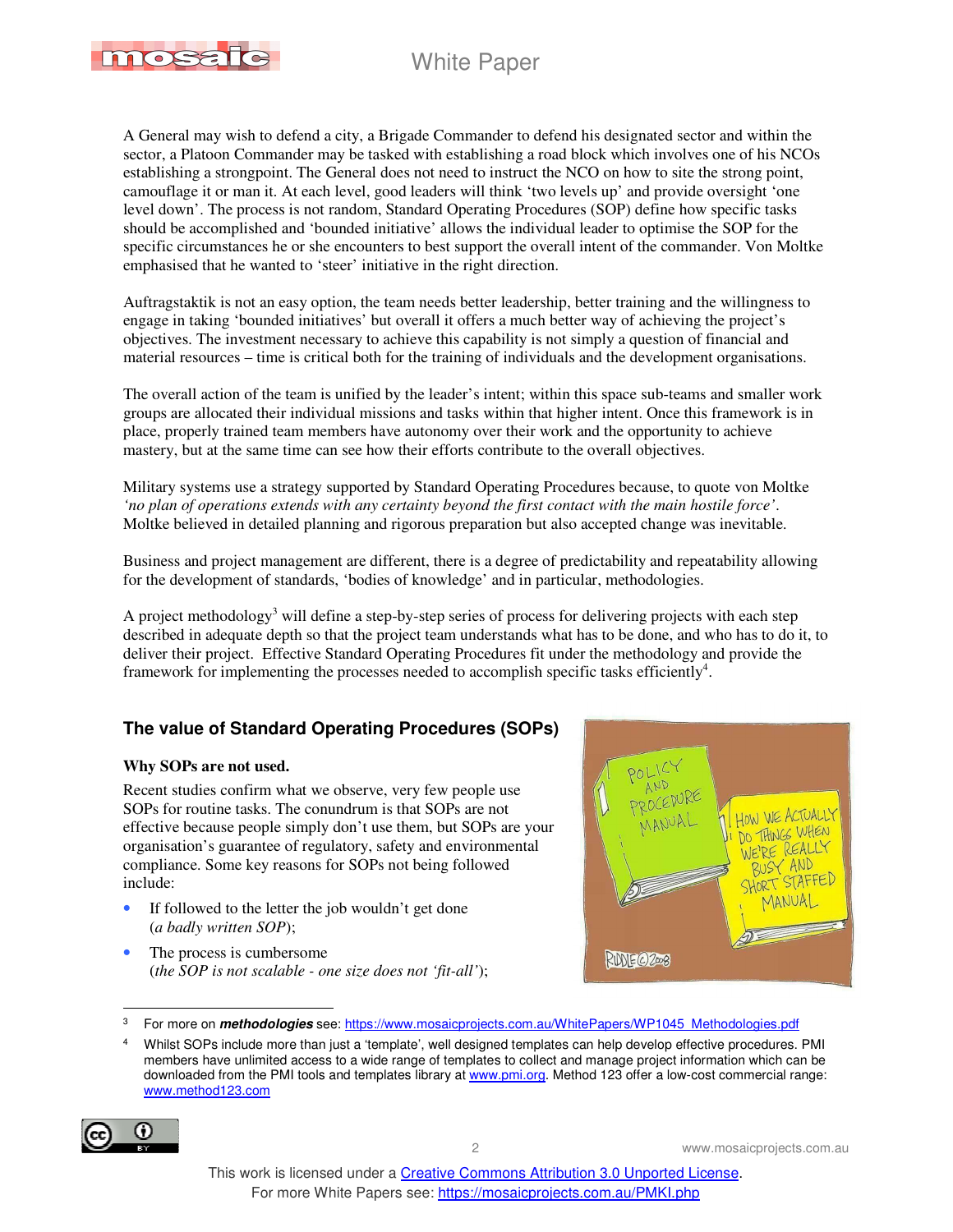

- It is difficult to locate the right procedure (*ineffective management systems*);
- They are out of date (*a badly written SOP*);
- People are not aware that a procedure exists for the job they are doing (*lack of training*);
- No one else uses it… (*a self-fulfilling prophecy caused by any of the above, plus a lack of discipline*);
- People prefer to rely on their own skills and experience (*a badly written SOP plus a lack of training*).

Six Sigma studies suggest the bottom-line impact of failing to use effective SOPs can range from 15-30% of the total operational cost of the business<sup>5</sup>, and expose the organisation and its management to significant reputational risk, penalties (particularly safety and environmental) and the cost of lost-opportunity.

#### **Developing effective SOPs that are used.**

The first logical step is to ensure that new SOPs are applied, by the right process performers in the right way; with on-going support to ensure the SOPs become embedded in the processes and work practices to become truly Business-As-Usual behaviour and deliver the desired business outcomes.

Achieving this involves engaging users in the design of SOPs and ensuring that procedures always reflect current working practices. The optimisation of business processes in the form of effective SOPs requires the experience of subject matter experts, the encoding of their organic knowledge, and making the SOPs into centralised organisational knowledge. Involving users in the design of procedures is paramount to motivate them to use SOPs, take ownership of their quality and understand the impact of SOPs across business processes.

The initial development requires continuous improvement at the level of SOPs by allowing process performers to share their improvement suggestions. There is a need to balance creativity, innovation and continuous improvement with discipline, consistency and quality. Ironically, continuous improvement complicates the management of SOPs as keeping them up to date and accurate is challenging and costly and requires its own SOPs.

The payback of getting process performers to use, follow and even improve SOPs is very high. Key success factors to ensure that process performers use SOPs appropriately are:

- They need to know there is a SOP and when they need to apply it;
- SOPs need to be easy to locate when they perform their task;
- The SOP must be in the right format and meaningful to the process performer;
- The information must be accurate and up to date;
- The SOP must reflect the current work practices: the what the how the why;
- The SOP must be 'lean' and 'light'<sup>6</sup>, and scalable so it is fit for use in different circumstances;
- The SOP must demonstrate a clear purpose and benefit (time saving, quality, safety, etc);

- 6 **Lean**. The principles of 'Lean' are:
	- specify value from the perspective of the end user or customer;
	- review all of the steps in the value stream for each product eliminate those steps that do not create value;
	- make the value creating steps occur in a tight sequence so the product flows smoothly towards the customer as flow is introduced let customers pull value from the preceding step (upstream activity);
	- once the full system has been introduced, continually improve the process to eliminate all waste.

**Light** is focused on the minimising unnecessary overhead. Complex plans and processes should be simplified, but only to remove excess complication, not to remove core requirements.



<sup>-&</sup>lt;br>5 See: www.isixsigma.com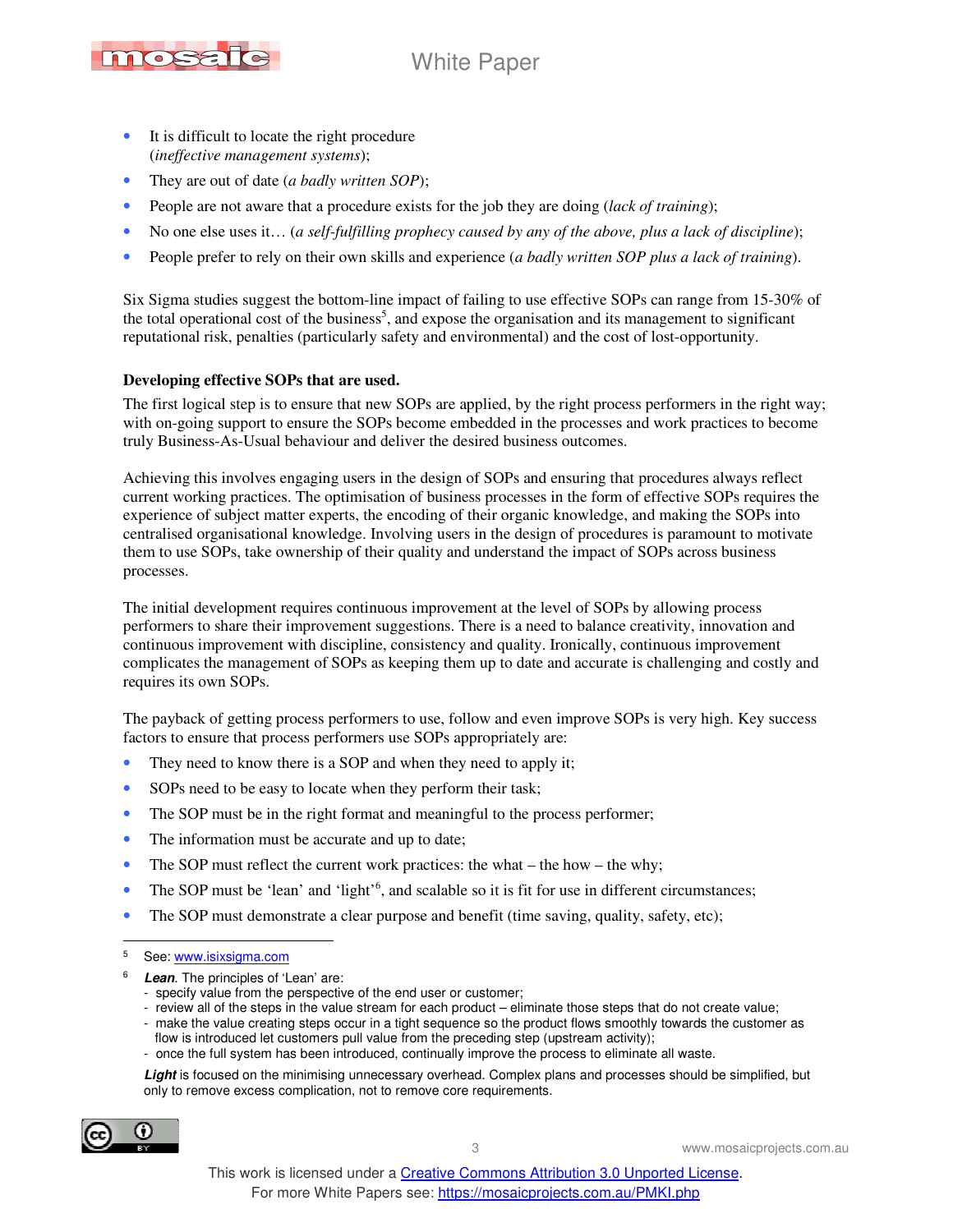

- The system should be designed so that it is easier to use the SOP that to avoid using the SOP<sup>7</sup>;
- The SOP must be seen to be used by the leaders (if the PM does not bother to use it why should I?);
- Every SOP needs to be consistent across the organisation;
- The process performer must have the opportunity to comment or improve the SOP<sup>8</sup>.

To achieve these objectives, organizations must create intrinsic linkages between process, people, systems and knowledge so that SOPs are generated, managed and disseminated from a central repository to the right process performers in the right format, typically as a dynamic web based repository.

Embedding SOPs to business processes in a way that is easy to access, in the right format and in the right context can significantly improve the usage patterns of SOPs and help people *'do things the right way'*. This requires an effective system to facilitate the dissemination of role specific, tailored information from one central repository, and enable field-based feedback mechanisms<sup>9</sup>. The system should include:

- Intrinsic model-based linkages between people, process, systems and knowledge.
- A process model or methodology to guide the process performer to the appropriate SOP through the process model, eliminating the need to know if there is a SOP, when and how to use it.
- Editing system to ensure the SOP format is easily understood and delivered through an intuitive user interface.
- Centralised management to ensure that SOPs are consistent, accurate and updated across the organization.
- Field-based feedback processes to allow the organisation to tap into subject matter expert knowledge and continuously improve its procedures.
- An organisation wide view of which SOPs are used by which processes and which process performers.

Implementing an effective system will enable organizations to significantly improve the adoption and quality of SOPs to achieve compliance, business process improvement, and improved project outcomes.

### **Apply effective SOaP to clean up your act!**

### **Workflow Management**

Workflow management sits one step above individual SOPs linking them into an optimum sequence of work.

Many projects involve repetitive elements of work that take some inputs, run them through a series of processes and deliver an integrated output. Combining these elements of project work into a standardised work flow can create efficiencies and minimise errors. A some examples include normal 'sprints' in an Agile project and the monthly updating of the plans and reporting in a major project. Using technology such as BIM or specialist workflow management tools assists in the process.

<sup>9</sup> One such system is Holocentric Modeler and Modelpedia, see: www.**holocentric**.com



 $\overline{a}$ 7 **Hoping the SOPs are used is not a viable strategy**; systems need to be designed to make using the SOP both 'unavoidable' and simple. The problems associated with just relying on ethical behaviour are discussed in https://mosaicprojects.wordpress.com/2015/09/14/making-ethics-effective/. Designing systems to drive desirable behaviours in: https://mosaicprojects.wordpress.com/2015/09/26/self-correcting-processes/. These concepts need to be used together for the best effect.

<sup>8</sup> For more on **process improvement** see: https://www.mosaicprojects.com.au/WhitePapers/WP1046\_Process\_Improvement.pdf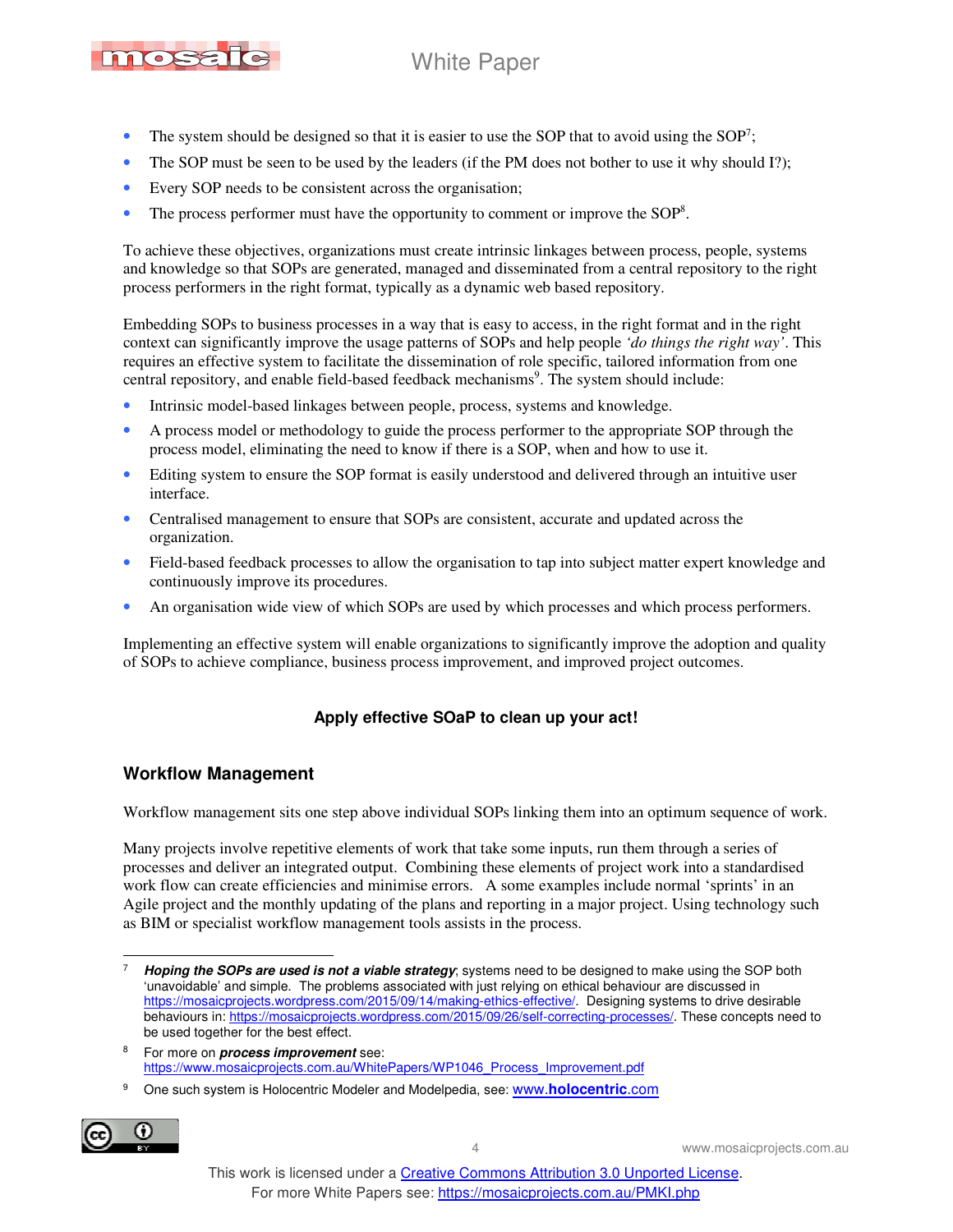

**Workflow management** involves overseeing the creation of a deliverable (eg, the monthly report) from beginning to end. The management aspect is to be able to identify the people who need to be involved in each process within the work flow and to ensure the 'flow' allows for input from all required parties in the right sequence.

The key questions that need answering to create a productive workflow are:

- What is the optimum sequence of processes?
- Who needs to be involved in each process? This includes knowing what inputs are required to start the work and what outputs are produces to finish the work.
- How to keep the momentum going within each process and the overall workflow (and the timely identification of blockages)?



An example of an automated workflow management tool from https://www.comindware.com/

The workflow can be simply designed on a piece of paper (or white board) to show the flow, who is responsible for each process and how the tasks are accomplished; or automated.

The key advantage of developing and using a work flow is that you can expect similar results from the accomplishment of the work at each iteration; even if the people involved change. As with SOPs, a carefully thought through work flow reduces errors and encourages consistent results.

**BIM<sup>10</sup>** involves creating a multi-dimensional data model to facilitate the design and construction of a building. This type of modelling can benefit from the use of standardised processes; by standardizing processes and employing technology, then BIM model is easier to build, contractors gain insight into performance, and that insight helps them improve accuracy, efficiency and productivity. The benefits include:

 $\overline{a}$ <sup>10</sup> For more on **BIM** see: https://www.mosaicprojects.com.au/WhitePapers/WP1082\_BIM\_Levels.pdf